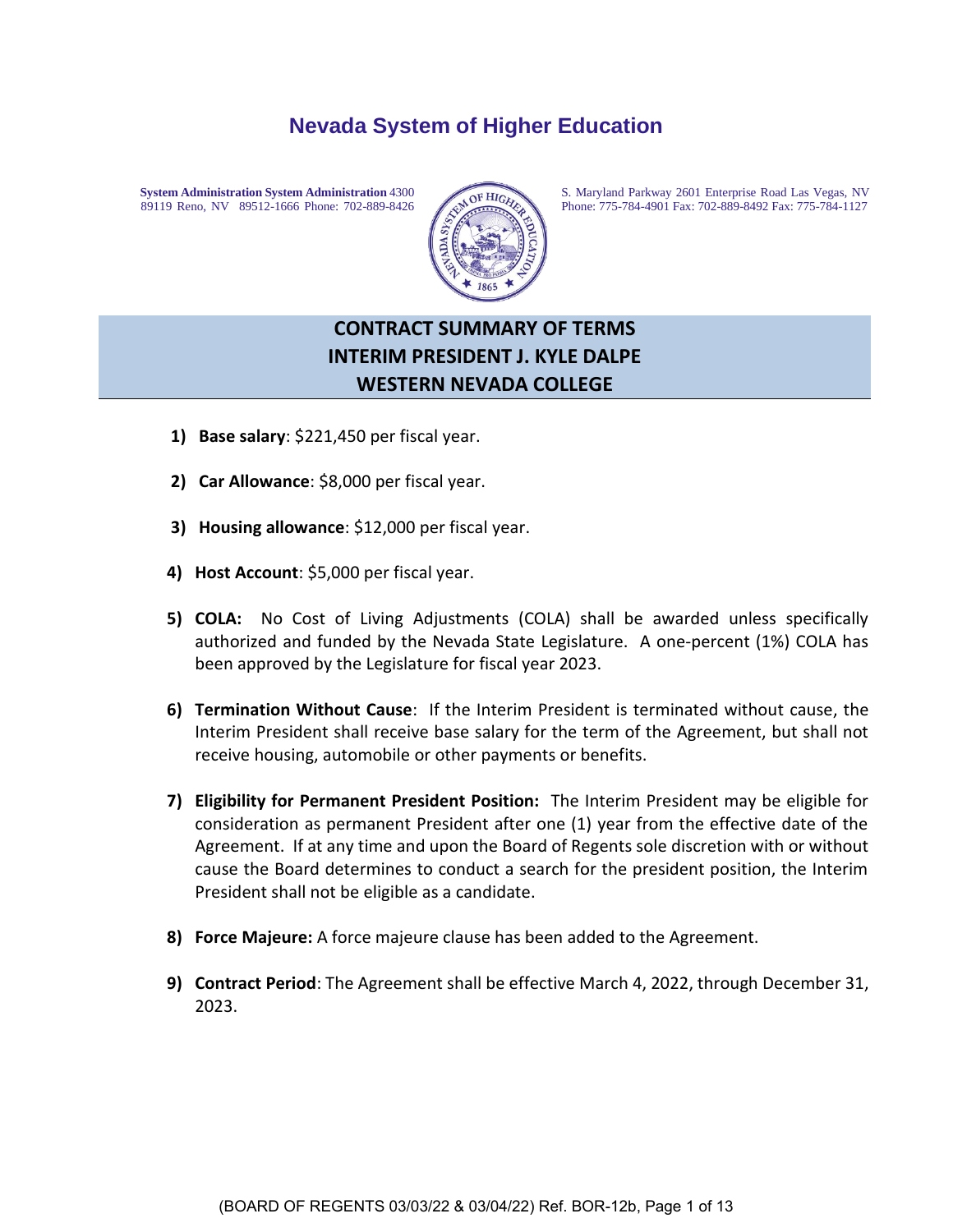INTERIM PRESIDENT EMPLOYMENT AGREEMENT

# **BETWEEN**

# BOARD OF REGENTS OF THE

# NEVADA SYSTEM OF HIGHER EDUCATION

ON BEHALF OF

# WESTERN NEVADA COLLEGE

AND

# J. KYLE DALPE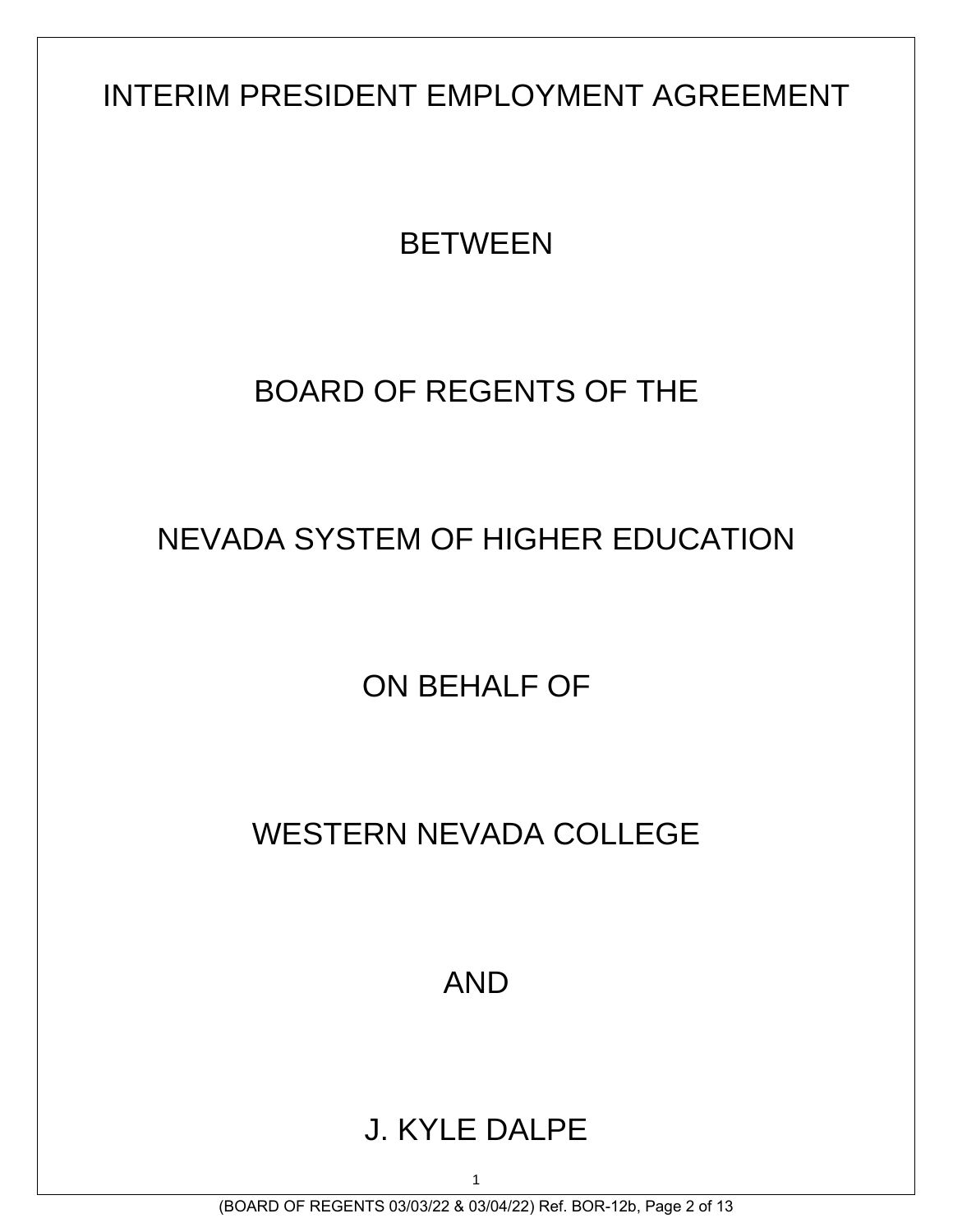#### **PRESIDENT EMPLOYMENT AGREEMENT**

between Board of Regents of the Nevada System of Higher Education, and J. Kyle Dalpe

This President Employment Agreement (this "Agreement") is effective this 4th day of March 2022 (the "Effective Date"), contingent upon the approval of the Board of Regents of the Nevada System of Higher Education (the "Board of Regents" or the "Employer"), by and between the Board of Regents, on behalf of Western Nevada College, and J. Kyle Dalpe (the "Interim President" or the "Employee"), and collectively "the Parties."

#### **ARTICLE 1 – PURPOSE**

The Board of Regents and the Employee have entered into this Agreement because the Board of Regents desires to contract with the Employee to serve as the Interim President of Western Nevada College (the "Institution") for the period set forth in Article 3 of this Agreement. The Board of Regents and the Employee agree that the Interim President of the Institution conducts professional activities under circumstances unique in the Institution community and among Institution employees. The Employee desires to obtain the opportunities of employment with the Board of Regents which are set forth in this Agreement. For these reasons, the Board of Regents has agreed to employ the Employee and the Employee has promised to be employed by the Board of Regents upon the terms and conditions set forth in this Agreement.

# **ARTICLE 2 – PUBLIC DOCUMENT**

The Parties agree that this Agreement is a public document and that the Board of Regents may release copies of this Agreement to persons requesting the same.

#### **ARTICLE 3 – TERM OF EMPLOYMENT, NOTICE OF NON-RENEWAL, BACKGROUND CHECK, AND THE EMPLOYEE'S CERTIFICATION OF TRUTH AND ACCURACY OF MATERIALS AND REPRESENTATIONS**

3.1. Term of Employment.

The Employee's employment hereunder, subject to the approval of the Board of Regents, shall commence on March 4, 2022 (the "Effective Date") and, except as otherwise provided herein, shall continue until this Agreement terminates upon the close of business on December 31, 2023.

#### 3.2. Notice of Non-renewal.

THE PARTIES TO THIS AGREEMENT EXPRESSLY UNDERSTAND AND AGREE THAT THE PROVISIONS OF THIS ARTICLE CONSTITUTE THE NOTICE TO THE EMPLOYEE OF THE NONRENEWAL OF EMPLOYMENT AND EMPLOYEE'S EMPLOYMENT WILL TERMINATE UPON THE CLOSE OF BUSINESS ON THE DATE SET FORTH IN THIS ARTICLE 3, AND THAT, NOTWITHSTANDING ANY PROVISION OF THE NEVADA SYSTEM OF HIGHER EDUCATION ("NSHE") CODE, AS SET FORTH IN TITLE 2 OF THE HANDBOOK (HEREINAFTER, "THE CODE") TO THE CONTRARY, NO OTHER NOTICE OF NONRENEWAL OF EMPLOYMENT SHALL BE REQUIRED.

3.3. Mandatory Background Check.

The Employee is subject to a mandatory initial background check to be undertaken and completed within thirty (30) calendar days of the Effective Date of this Agreement (the "Initial Background Check"). The Employee's academic degrees and credentials must be confirmed as part of the Initial Background Check. The Employee's failure to pass the Initial Background Check to the satisfaction of the Board of Regents, in its sole and absolute discretion, invalidates and voids this Agreement and results in immediate termination for cause. Following initial employment, the Employee is subject to and hereby consents to additional supplemental background check(s) related to pre-employment matters at the discretion of the Chancellor at any time during employment (each a "Supplemental Background Check)."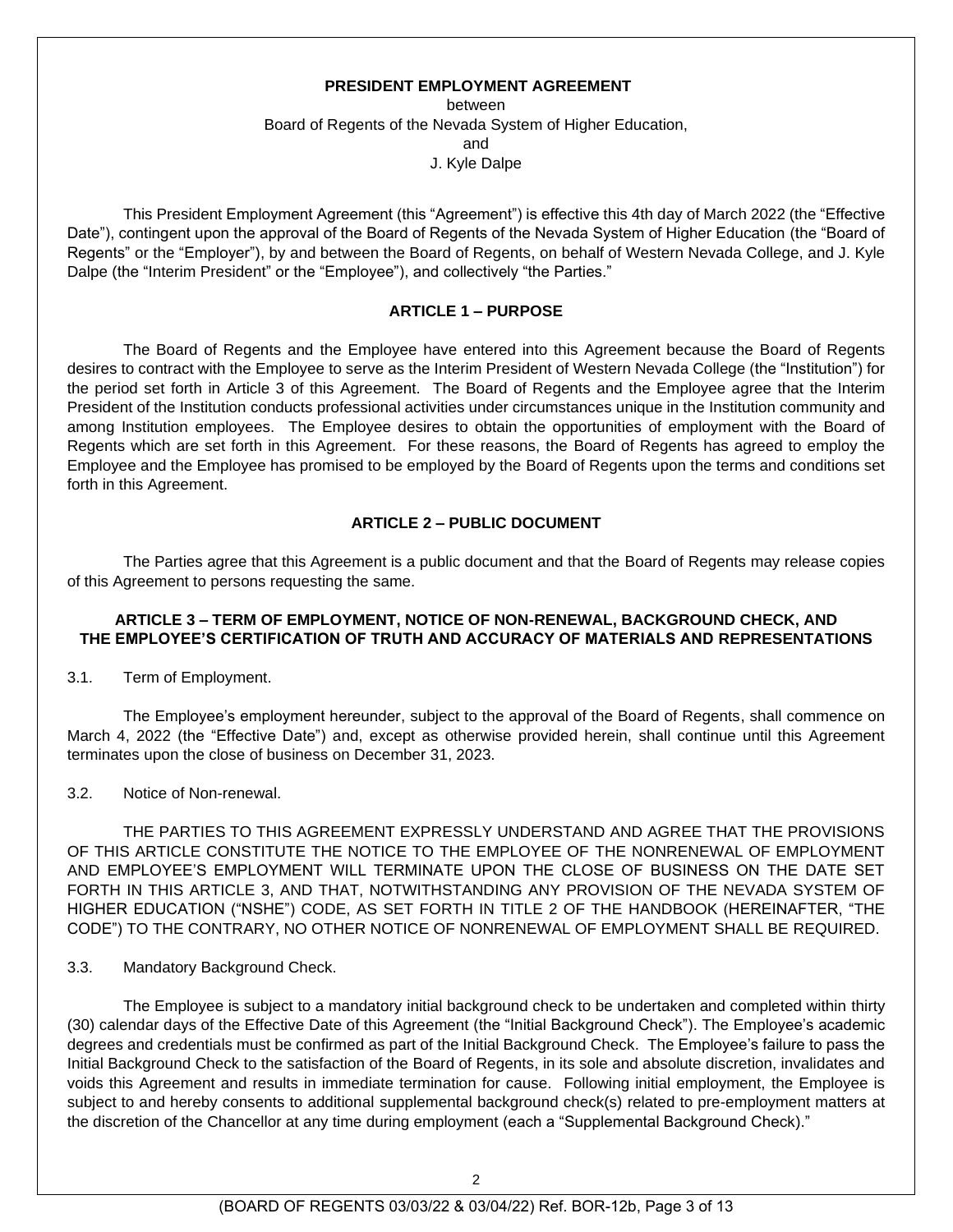The Employee's failure to pass any Supplemental Background Check to the satisfaction of the Board of Regents, in its sole and absolute discretion, for reasons that would constitute cause for discipline under Paragraph 6.1.d or cause for termination of the contract, invalidates and voids this Agreement and results in immediate termination for cause.

3.4. Employee's Certification of Truth and Accuracy of Materials and Representations.

The Employee does hereby certify and declare that the Employee's application materials, including but not limited to resumes and curriculum vitae submitted in support of candidacy for employment are a true and accurate representation of the Employee's education, credentials, qualifications, experience, and background and acknowledges that falsification of employment applications or documents submitted to the NSHE, or making other false or fraudulent representations in securing employment is prohibited. Falsification or misrepresentation of education, credentials, qualifications, experience, or background and/or evidence that degrees offered in support of candidacy for employment have been issued from non-accredited institutions, in the Employer's sole and absolute discretion, invalidates the employment contract and voids this Agreement and results in immediate termination for cause.

### 3.5. Sole Employment Agreement

Upon the Effective Date, the terms and conditions of this Agreement, as set forth herein, shall constitute the sole Agreement between the Board of Regents and the Employee. The prior employment agreement entered by the Parties and effective on or about March 4, 2022, through December 31, 2023, shall hereinafter be superseded and replaced by the terms and conditions set forth in this Agreement. Any new or contrary terms and conditions contained in this Agreement shall control for all purposes.

## **ARTICLE 4 – POSITION**

4.1. Employment as President of Western Nevada College.

4.1.a. Position.

The Employee is hereby employed by the Board of Regents to serve in the position of Interim President of Western Nevada College. Throughout the Term, the Employee shall use the Employee's best full-time energies and abilities for the exclusive benefit, and all times in the best interests, of the Board of Regents, NSHE and the Institution.

4.1.b. President is Administrator and Reassignment.

The Employee is an "administrator" as that term is defined by the policies, rules and regulations of the Board of Regents of the Nevada System of Higher Education and is subject to reassignment. In the event that the Employee is reassigned to duties other than those as Interim President during the Term of this Agreement, the Employee's compensation shall be limited to the Base Salary and fringe benefits set forth in Articles 5.1 and 5.2 of this Agreement.

4.2. Description of Employee's Responsibilities.

4.2.a. Recognition of Duties.

The Employee agrees to be a loyal employee of the Board of Regents. The Employee agrees to devote the Employee's best efforts full-time to the performance of all duties for the Board of Regents and to give proper time and attention to furthering the Employee's responsibilities and to comply with all rules, regulations, policies, and decisions established or issued by the Board of Regents, the NSHE and the Institution. The Employee agrees that, notwithstanding any provision of Article 5.6 herein, during the Term, the Employee will not engage, directly or indirectly, in any business or investments that would materially detract from or interfere with the Employee's ability to apply best efforts to the performance of all duties hereunder.

4.2.b. General Duties and Responsibilities of Employee.

During the Term, the Employee agrees to undertake and perform properly, efficiently, to the best of the Employee's ability and consistent with the standards of the Board of Regents all duties and responsibilities attendant to the position of President as set forth in Article 4.2.c below.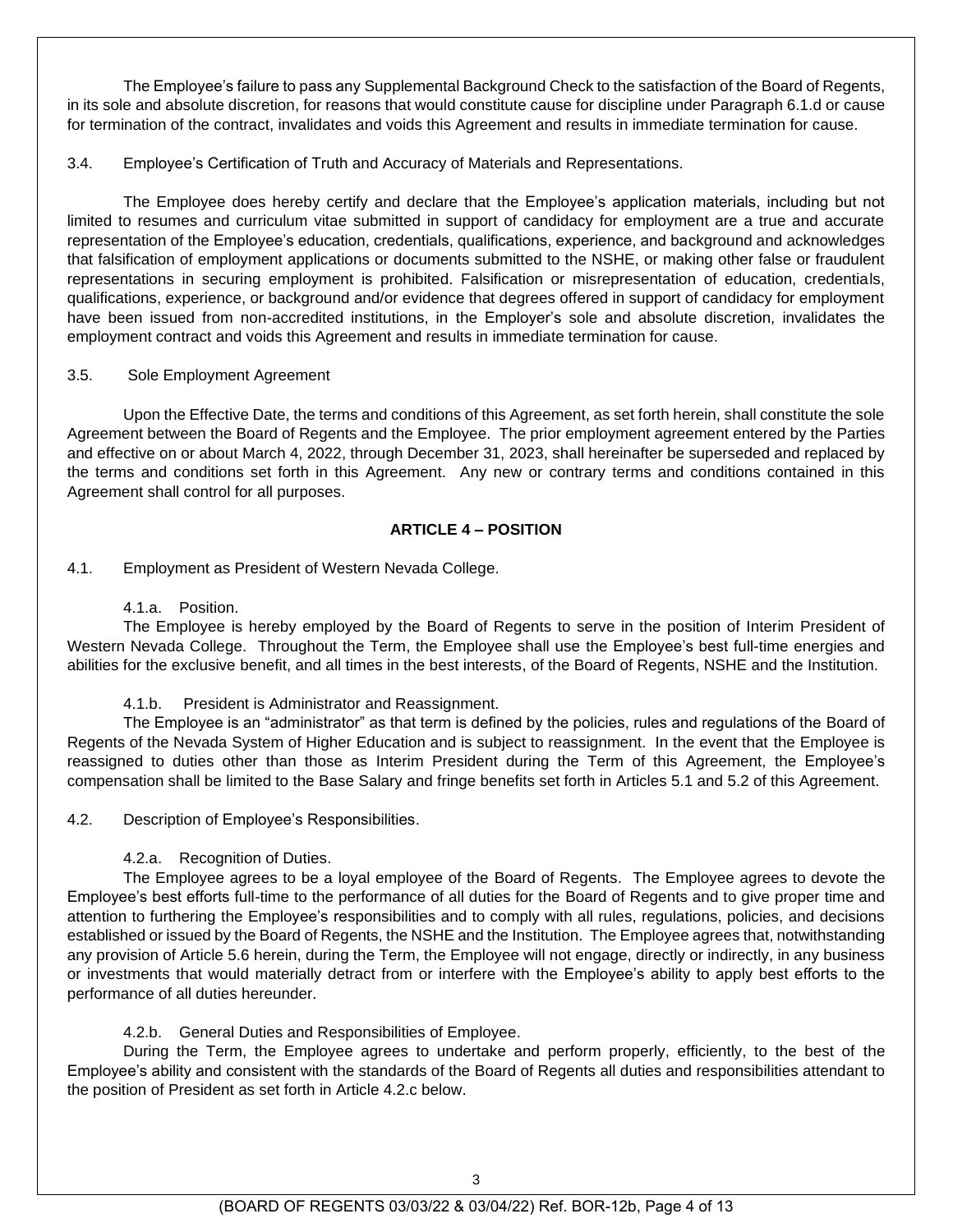All standards, requirements and policies of the Board of Regents, NSHE and the Institution shall also be observed by the Employee and members of the Employee's staff at all times. As President, the Employee will publicly support the mission and policies of the Board of Regents, NSHE and the Institution. The Employee shall not exhibit any behavior that brings the Employee, the Board of Regents, NSHE or the Institution into public disrepute, contempt, scandal or ridicule or in any behavior that is unfavorable to the reputation or ethical standards of the Board of Regents, NSHE or the Institution. In the Employee's position as President, the Employee is held directly accountable by the Board of Regents for these general responsibilities.

4.2.c. Duties and Responsibilities while Employed as President.

The duties and responsibilities assigned to the Employee in connection with this position as President of the Institution are set forth in the Board of Regents Bylaws, the Code, the Handbook, the NSHE Procedures and Guidelines Manual, and the institution administrative manual and bylaws. Specific job duties and responsibilities, as set forth in the Article VII, Section 4 of the Board of Regents Bylaws, and as may be amended from time to time, include, but are not limited to the following:

### 1. Leadership

Providing leadership in the planning and implementation necessary for the successful operation of the Institution and to ensure that the Institution develops to its potential;

## 2. Appointing Authority

Serving as the appointing authority for all professional personnel of the Institution, subject only to the Code, and to execute personnel contracts;

## 3. Personnel

Reviewing the quality of performance of all professional personnel of the Institution and to either take final action or to recommend action to the Board of Regents on personnel matters in conformity with the Code;

### 4. Budget

Making recommendations concerning the budget of the Institution and administering the approved budgets of the Institution in accordance with NSHE policies;

### 5. Grants, Contracts and Gifts

Authorizing the transmission of applications or requests for grants, contracts or gifts to individuals, foundations, corporations, and the federal government;

### 6. Spokesperson

Serving as the principal spokesman of the Institution and, in concert with the Chancellor, and representing the Institution before the Board of Regents, the Legislature, and all other appropriate bodies;

### 7. Compliance

Ensuring compliance by the Institution (by and through its professional personnel), with the NSHE Code, NSHE policies, the Board of Regents Bylaws, and institutional bylaws.

# 8. Communication

Notifying the Board of Regents as soon as practicable of campus events that may have significant impact on the Institution including, but not limited to, the reputation or public image of the Institution;

9. Additional Duties

Performing such additional duties as the Board of Regents may direct.

4.3 Other Duties and Responsibilities.

In addition to the duties and responsibilities set forth in Section 4.2.c, above, the Employee shall have the following additional duties and responsibilities: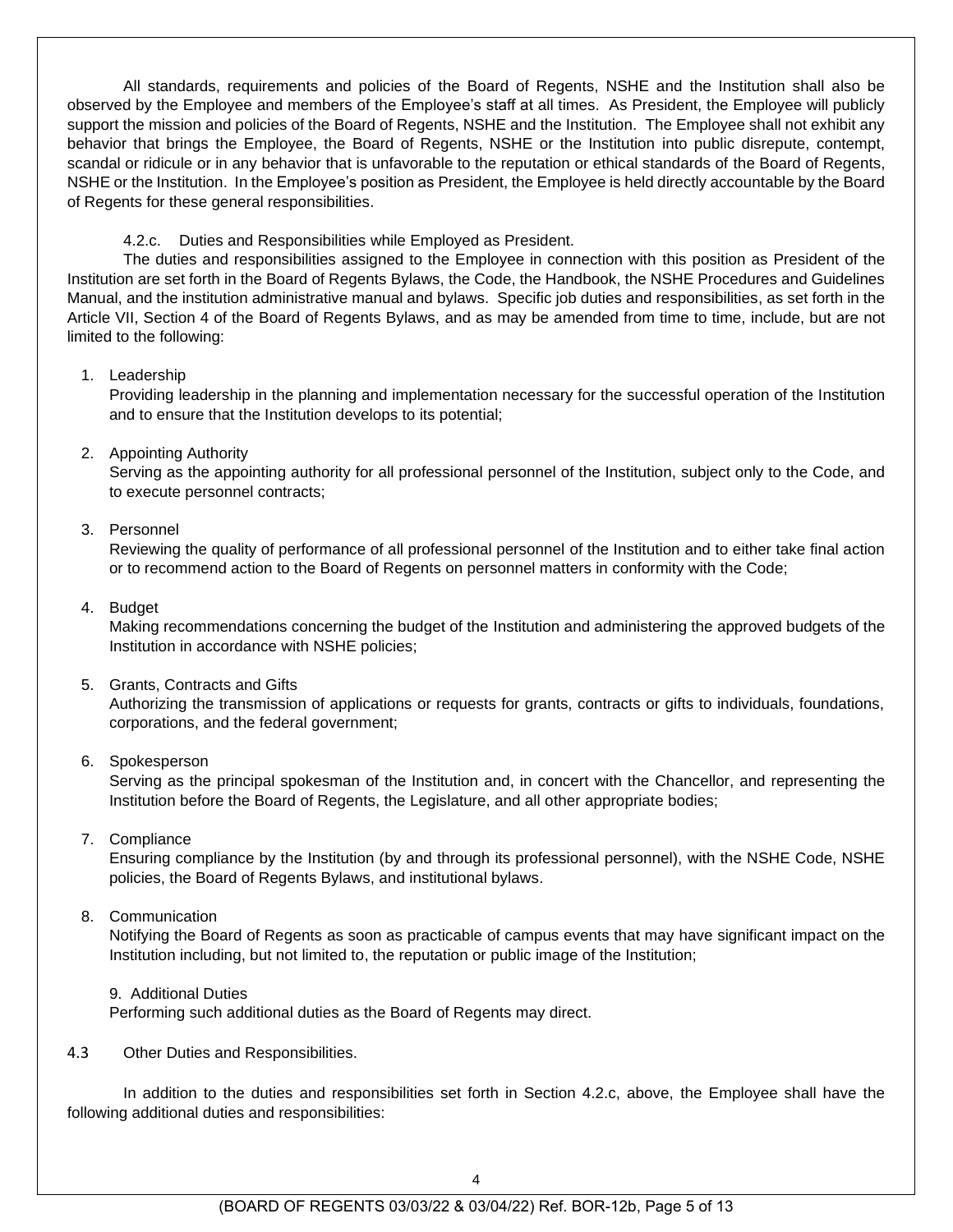### 4.3.a. Budget.

The Employee shall annually prepare a detailed budget for the Institution and submit the budget to the Chancellor and the Board of Regents in accordance with all applicable policies and procedures. The Employee shall also manage and administer the approved budget for the Institution in accordance with all applicable policies and procedures.

4.3.b. Fundraising.

The Employee acknowledges that fundraising and resource development are important to the development of the Institution and that the Employee is expected to continually engage in such activities for the betterment of the Institution. The Employee will prepare and execute capital campaigns and other fundraising plans for the Institution as directed by the Chancellor or the Board of Regents.

### 4.4. Reporting Relationship.

The Employee shall report to the Chancellor.

## 4.5. Annual and Periodic Performance Evaluations.

The Employee's annual and periodic evaluation of performance of job duties and responsibilities shall be performed in accordance with the provisions of Chapter 2, Section 2 of the NSHE Procedures and Guidelines Manual and as amended from time to time. These evaluations also will take into account prior evaluations and the expectations and goals set for the Employee in such prior evaluations.

4.6. Presence at Multiple Campuses.

The Institution has multiple campuses located in Carson City, Fallon, and Fernley Nevada. The Interim President shall provide oversight, management and control of each campus, and spend appropriate time at each campus.

4.7. Compliance with all Policies and Procedures as Amended.

The Employee must comply with all policies and procedures of NSHE and the Institution, and as they may be adopted or amended from time to time during the Term of this Agreement.

# **ARTICLE 5 – COMPENSATION**

In consideration for the promises the Employee has made in entering into this Agreement, the Employee shall be entitled to the compensation as described below. All payments, including non-cash consideration and benefits are subject to normal deductions and withholding of all applicable state, local and federal taxes, including all provisions, regulations and guidelines of the Internal Revenue Code, and for any retirement or other benefits to which the Employee is entitled or in which the Employee participates, and are subject to the terms and conditions of Article 6 hereof concerning termination of this Agreement and Article 7 hereof concerning restrictions on competitive employment.

5.1. Base Salary and COLA.

5.1.a Base Salary.

The base salary paid to the Employee for all services and satisfactory performance of the terms and conditions of this Agreement shall be at the base rate of \$221,450.00 ("Base Salary") per fiscal year (a fiscal year begins on July 1 and ends the following June 30), prorated to the portion of the fiscal year the Employee is actually employed, and payable in equal monthly installments to the Employee on the first working day of each consecutive calendar month during the Term. Notwithstanding this Article 5.1, in the event there are salary reductions throughout the Nevada System of Higher Education for any fiscal year during the Term, the Employee's salary shall be reduced by the same percentage and in the same manner as other employees of the NSHE through the mechanisms required by the Board of Regents, such as, for example, salary reduction and unpaid leave days.

### 5.1.b. COLA.

The Employee shall only be eligible for Cost of Living (COLA) increases that are specifically approved and funded by the Nevada Legislature during the Term of this Agreement. The Nevada Legislature has approved a one percent (1%) COLA to be awarded beginning fiscal year 2023.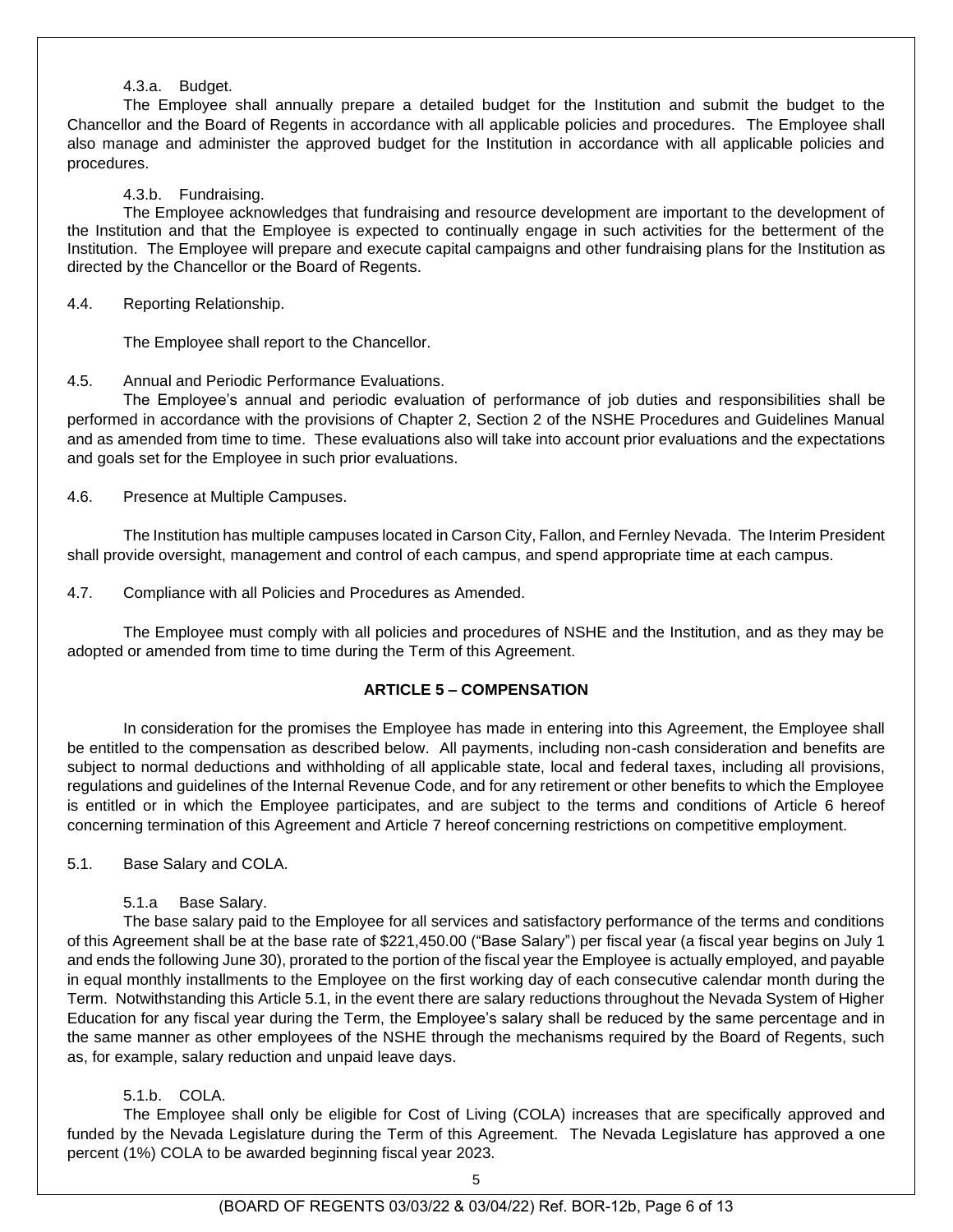### 5.2. Fringe Benefits.

Except as provided herein, the Employee shall be entitled to the standard fringe benefits provided to all other professional employees of the NSHE including, but not limited to, retirement contributions based upon the Base Salary paid pursuant to Article 5.1 of this Agreement, insurance, annual and sick leave.

### 5.3. Initial Employment Allowance and Expenses

Reimbursement to the Employee for all travel and out-of-pocket expenses reasonably incurred for the purpose of and in connection with the performance of the Employee's duties under this Agreement, reimbursement shall be made in accordance with standard reimbursement rates and procedures of the NSHE and the Institution upon presentation of standard travel reimbursement forms, vouchers or other statements itemizing such expenses in reasonable detail. For purposes of this section, the Employee's primary residence shall be in the greater Carson City or Reno area and the Employee's eligibility for reimbursement for travel and other out-of-pocket expense shall be based on such primary residence.

### 5.4. Automobile and Housing Allowance.

While serving as Interim President, additional perquisites consisting of an automobile allowance and a housing allowance shall be provided in recognition of the requirements of this position and paid in lieu of furnishing an automobile and a house to the Employee as follows:

## 5.4.a. Automobile.

An automobile allowance of \$8,000.00 per fiscal year, paid in equal monthly installments and prorated for partial months of service, which shall be in lieu of reimbursement for use of a private vehicle on official business within a fiftymile radius of the Employee's primary residence.

## 5.4.b. Housing.

An annual housing allowance of \$12,000.00 per fiscal year, paid in equal monthly installments and prorated for partial months of service. The annual housing allowance is the only amount paid for housing no matter the number or location of houses or residences utilized by the Employee.

### 5.5. Host Account.

The appointee shall have the use of an annual host account of \$5,000.00 per fiscal year only while serving as the Interim President. The host account for partial fiscal years of service as the President will be prorated. Expenditures from the host account must conform to policies established by the Board of Regents and the Chancellor. Host account funds may be used to pay for transportation, lodging, and meal expenses (in accordance with the standard state reimbursement rates) of appointee's spouse, companion or domestic partner when appointee's spouse, companion or domestic partner is expected to accompany appointee to events outside the fifty-mile radius from home for the purpose of assisting appointee in representing the Institution. Out-of-state travel by appointee's spouse, companion or domestic partner will require prior approval by the Chancellor.

# 5.6. Outside Activities/Conflicts of Interest/Competing Organizations.

# 5.6.a. Chancellor's Approval Required.

The Employee acknowledges that NSHE and Institution Conflict of Interest/Compensated Outside Services Policies and all related rules and procedures thereunder apply to the Employee during the Term. Consistent with such policies, the Employee agrees for the Term not to serve, directly or indirectly, as an employee or otherwise, as a director, personnel executive, advisor and/or consultant, nor perform related services for any organization, club or group, regardless of compensation, without the prior written consent of the Chancellor, which consent can be withheld in the Chancellor's sole and absolute discretion.

During the Term of employment hereunder, the Employee shall not make or continue to hold any investment in or be associated with any enterprise, which could be deemed to be competitive or in conflict with the objectives and philosophies of the Board of Regents, NSHE or the Institution, without first having obtained the written approval of the Chancellor, which approval may be withheld in the Chancellor's sole and absolute discretion.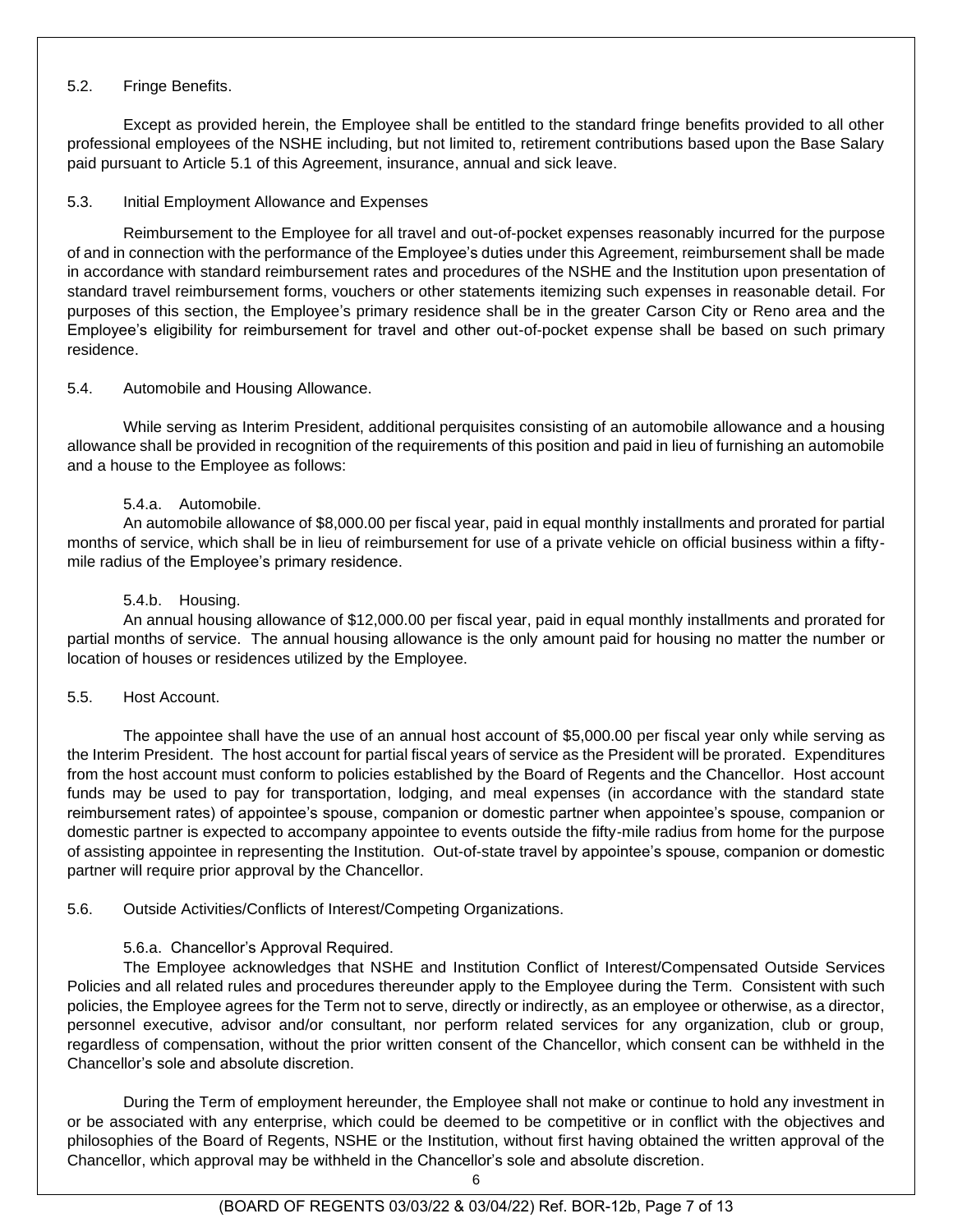#### 5.6.b. NSHE is Not Liable.

Any arrangement for outside compensation or activities are independent of the Employees employment with NSHE and the Employee releases the Board of Regents, NSHE, its officers, employees, and agents from any liability, damages, or claims related to or arising in any manner from any outside activities whatsoever. The Employee also releases the Board of Regents, NSHE, its officers, employees, and agents from any liability, damages, or claims for the loss of any collateral business opportunities or other benefits or income resulting from any outside activities of the Employee.

#### 5.7. Compliance with State and Federal Laws.

The Employee is subject to and must comply with all applicable state and federal laws and regulations, including but not limited to, the financial disclosure requirements in accordance with NRS 281.559, and the provisions of the State of Nevada Code of Ethical Standards set forth in Nevada Revised Statute (NRS) Chapter 281A.

### **ARTICLE 6 – DISCIPLINE AND TERMINATION**

#### 6.1. Discipline and Termination.

The Employee recognizes that the Employee's promise to remain as President of the Institution through the entire Term is of the essence of this Agreement to the Employer. It is also recognized, however, that certain circumstances may make it appropriate for the Employer to terminate this Agreement prior to the completion of its entire term, as follows:

#### 6.1.a. Termination Without Cause.

The Employee serves at the pleasure of the Board of Regents and at any time after commencement of this Agreement, the Board of Regents, for its own convenience, may terminate this Agreement. The Employee may be removed by the Board of Regents at any time, without cause, and the Agreement terminated. Upon such termination, the Employee shall continue to receive on a monthly basis the Base Salary set forth in Article 5.1.a for the Term of this Agreement, but the Employee shall not receive or be entitled to any payments for housing allowance, automobile allowance, bonuses, and host account, as set forth in Articles 5.2 through 5.6 of this Agreement. Upon termination, the President shall not be entitled to any remaining payments for host account, other perquisites, salary supplements, accrued annual leave, bonuses, deferred compensation, or any payments funded by a Foundation**.** 

The Employee expressly acknowledges and understands that he is being appointed to an Interim President position and the Board of Regents retains the right to act at its sole discretion to terminate this Agreement with or without advanced notice and appoint a new and different individual from the Employee as Officer-In-Charge, Acting President, Interim President or permanent President of WNC with or without a search as set forth in Title 2, Chapter 1, Section 1.5.4(3)(3) of the Code. If the Board of Regents terminate this Agreement, the Employee shall not be eligible for consideration as a candidate in a search for the position.

#### 6.1.b. Return to Faculty Position.

If this Agreement is terminated by the Board of Regents without cause at any time during the Term, the Employee shall retain all seniority, accrued leave, and rights and benefits of administrative faculty held prior to the commencement of this Agreement. The Employee shall be entitled to transfer to an administrative faculty position at WNC or another NSHE institution at a comparable base salary and rank held prior to the commencement of this Agreement.

### 6.1.c. Mitigation by Employee.

Notwithstanding the provisions of Article 6.1.a, the Employee agrees to mitigate the Employer's payment obligation by making reasonable and diligent efforts to obtain employment; such employment includes, but is not limited to, any faculty position or position in administration or consulting services provided to any school, college or university. Failure to reasonably and diligently seek other employment shall relieve the Employer of its obligation under Article 6.1.a. After the Employee obtains such new employment, the Employer's payment obligation under Article 6.1.a shall be reduced by the salary or other monetary consideration paid to the Employee from such new employment.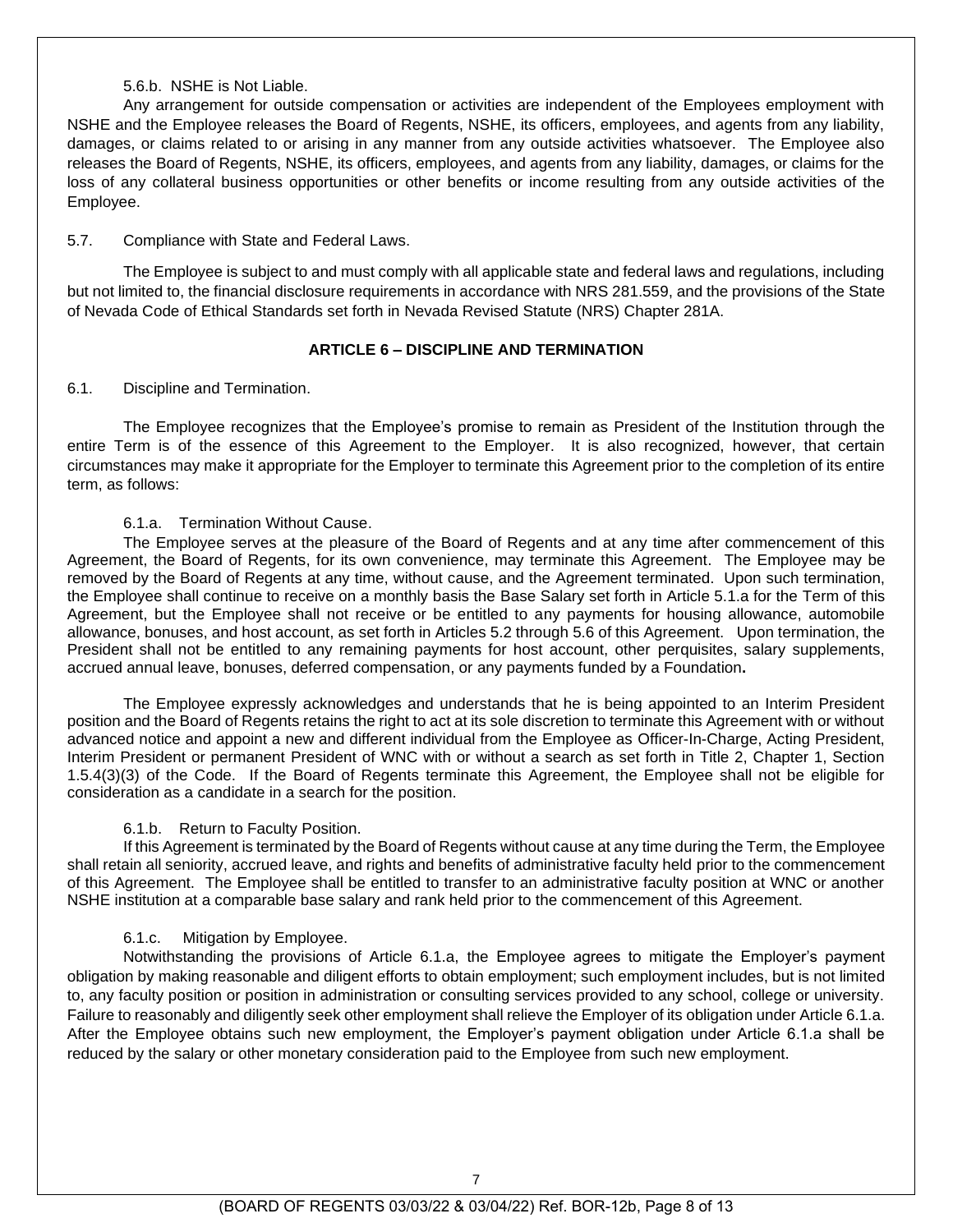6.1.d. Automatic Termination upon Death or Disability of Employee.

This Agreement terminates upon the Employee's death. Notwithstanding any provision of the NSHE Code to the contrary, in addition to any benefits which may be paid to the estate of the deceased the Employee from insurance, retirement or any other source, the Employer shall pay to the Employee's estate the Employee's salary through the day death occurred, plus any earned, accrued but unused annual leave, if applicable under NSHE policies, together with one-twelfth of the Employee's base salary.

Upon total or permanent disability of the Employee, within the meaning of the NSHE's disability insurance for employees, the Employee is required to first use all unused accrued sick leave and, if applicable, annual leave or other leave authorized under NSHE policies. Upon the expiration of such leave or the period of six (6) months, whichever comes last, this Agreement shall automatically terminate.

#### 6.1.e. Employee Subject to Discipline and Termination for Cause.

The Employee is subject to disciplinary action, up to and including termination for cause, by the Board of Regents or the Chancellor in accordance with the provisions of this Agreement and/or the provisions of the Board of Regents Bylaws, Title 1, Article 7, Section 3.14, as amended from time to time. In addition to the prohibited activities set forth in Title 1, Article 7, Section 3.14, the Employee acknowledges and agrees that discipline may also be based upon any breach of the terms of this Agreement, and any violation of the policies and procedures of the Board of Regents, NSHE or the Institution. The Employee further acknowledges and agrees that the administrative process provided in Title 1, Article 7, Section 3.14 constitutes legal due process, and that no further administrative process is required.

6.1.f. Employer's Obligations Upon Termination for Cause.

In the event this Agreement is terminated for cause, as of the effective date of such termination, all of the Employer's obligations to the Employee under this Agreement subsequent to that date shall cease. The Employee shall not be entitled to payment for accrued and unused annual leave. In no case shall the Employer be liable to the Employee for the loss of any collateral or outside business opportunities or any other benefits, perquisites or income resulting from activities such as, but not limited to, consulting relationships or from any other source whatsoever.

#### 6.2. Termination by the Employee.

### 6.2.a. Termination for Convenience of Employee.

The Employee understands that Employee's promise to remain employed as Interim President for the entire Term is of the essence of this Agreement to the Employer. The Employee also understands that the Employer is making a highly valuable investment in the Employee's continued employment by entering into this Agreement and that its investment would be lost were the Employee to resign or otherwise terminate employment with the Employer prior to the expiration of this Agreement. In recognition of these understandings, the Parties agree that while the Employee may, nevertheless, terminate this Agreement prior to its normal expiration, such termination shall be only upon the following terms and conditions:

The Employee, for the Employee's own convenience, may terminate this Agreement during its term by giving prior written notice to the Employer. Such termination shall be effective no earlier than ten (10) calendar days after receipt of the written notice unless otherwise agreed to by the Parties in writing.

### 6.2.b. Effect of Termination by Employee.

If the Employee terminates this Agreement prior to its expiration, all compensation and other obligations owed by the Employer to the Employee under this Agreement will be terminated on the effective date of the Employee's termination, except such sums as are earned by and are still owing to the Employee prior to the effective date of the Employee's termination. The provisions of this Article 6.2 shall be without prejudice to any right the Employer may have under applicable law.

In no case shall the Employer be liable to the Employee for the loss of any collateral business opportunities or any other benefits, perquisites or income resulting from activities, contracts, consulting relationships or from any other sources that may ensue as a result of the Employee's termination of this Agreement.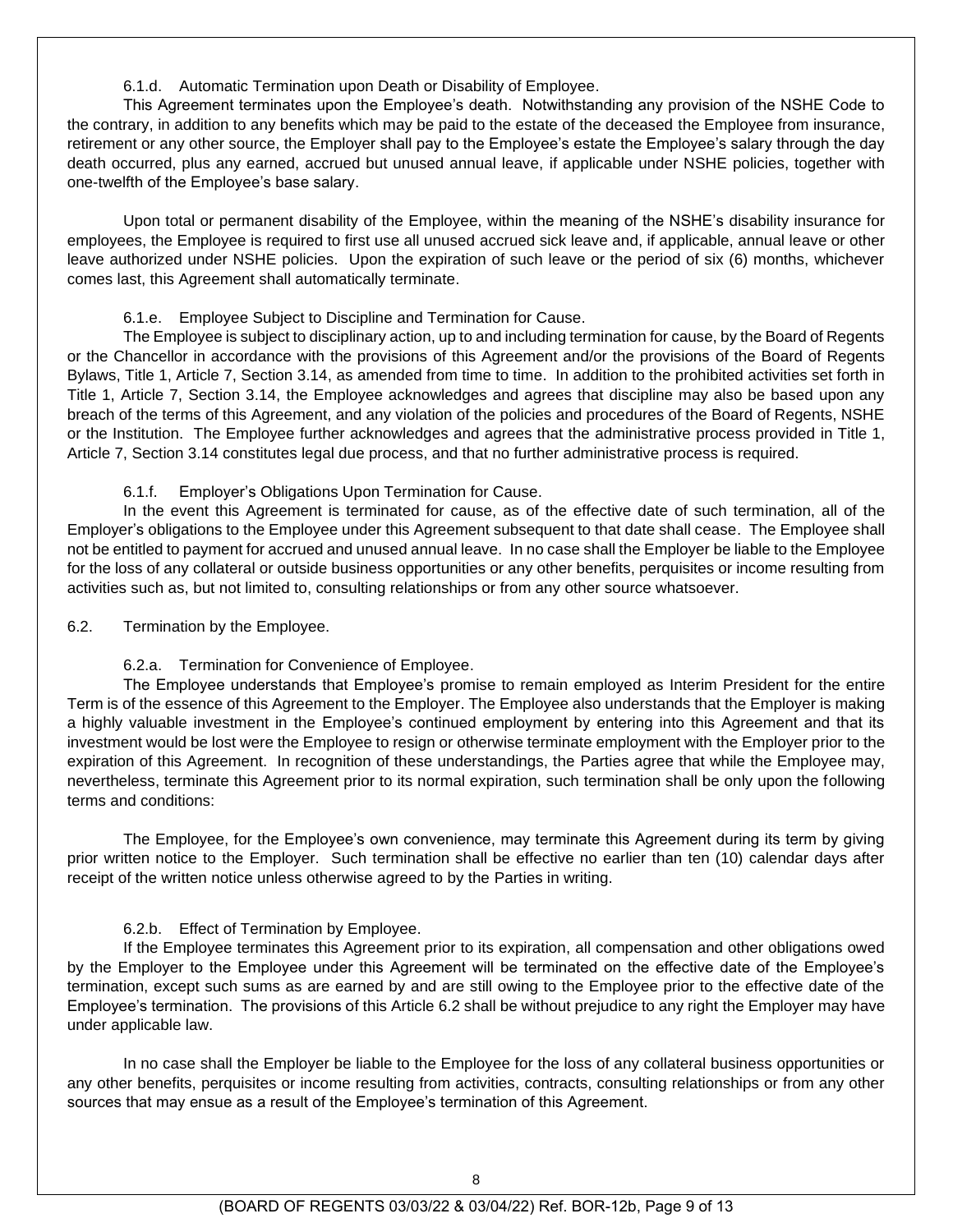# **ARTICLE 7 – RESTRICTIVE COVENANTS**

#### 7.1. Confidential Information.

The parties agree that in the course of employment, the Employee will have access to confidential information regarding the Institution and its programs, including donor lists and donor information, which could be used by other institutions to the disadvantage of the Institution. The Employee shall not provide, and is prohibited from providing, any such confidential information to other institutions, their employees, agents or representatives.

#### 7.2. Other Employment Opportunities.

The Parties agree that should another employment opportunity be presented to the Employee or should the Employee be interested in another position as a Interim President at any institution of higher education, the Employee shall immediately notify the Chancellor in writing of such opportunity or interest.

#### 7.3. Employee Will Not Incur Indebtedness.

It is mutually agreed and understood that the Employee shall not incur any indebtedness for or on behalf of the Institution except in accordance with the policies and procedures established by the Board of Regents.

#### **ARTICLE 8 – MISCELLANEOUS**

#### 8.1. Choice of Law and Venue.

It is the intent of the Parties hereto that this Agreement shall be governed by and construed in accordance with the laws of the State of Nevada and the laws of the State of Nevada shall govern the validity, performance and enforcement of this Agreement. Any and all disputes arising out of or in connection with this Agreement shall be litigated in a court of competent jurisdiction in the Second Judicial District in Washoe County, State of Nevada, and the Parties hereby expressly consent to the jurisdiction of said court.

### 8.2. Assignment of Agreement.

The Employee's rights and interests under this Agreement may not be assigned, pledged or encumbered by the Employee.

#### 8.3. Merger Clause.

THIS AGREEMENT CONSTITUTES THE FULL AND COMPLETE UNDERSTANDING OF THE PARTIES WITH RESPECT TO THE EMPLOYMENT OF THE EMPLOYEE AND SUPERSEDES AND INCORPORATES ALL PRIOR UNDERSTANDINGS AND AGREEMENTS, ORAL OR WRITTEN, REGARDING THE EMPLOYEE'S EMPLOYMENT BY THE BOARD OF REGENTS.

#### 8.4. Amendments to Agreement.

This Agreement may be amended at any time only by a written instrument duly approved by the Board of Regents of the Nevada System of Higher Education and executed on behalf of the Board of Regents by the Chairman or Chancellor and the Employee.

#### 8.5. Severability.

If any provision or provisions hereof shall be deemed invalid or unenforceable, either in whole or in part, this Agreement shall be deemed amended to delete or modify, as necessary, the offending provision or provisions or to alter the bounds thereof in order to render it valid and enforceable.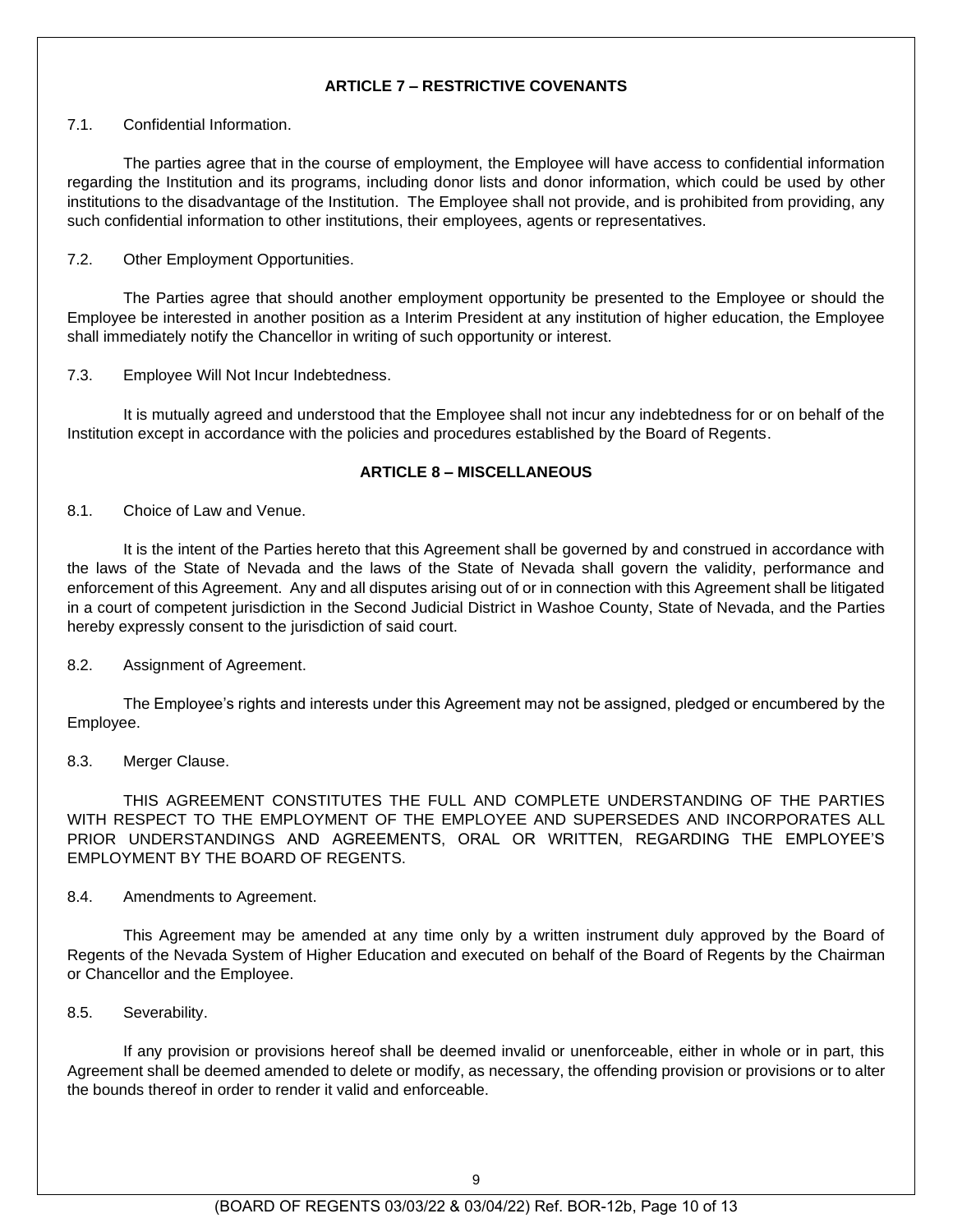#### 8.6. No Waiver of Default.

No waiver by the Parties hereto of any default or breach of any covenant, term or condition of this Agreement shall be deemed to be a waiver of any other default or breach of the same or any other covenant, term or condition contained herein.

#### 8.7. Acknowledgement.

The Employee acknowledges that the Employee has read and understands the provisions of this Agreement and that such provisions are reasonable and enforceable, and the Employee agrees to abide by this Agreement and the terms and conditions set forth herein. The Employee acknowledges having had the opportunity to consult with counsel of Employee's choice regarding the provisions of this Agreement prior to signing it.

#### 8.8. Indemnification

The Employee agrees to hold harmless and indemnify the Employer and the Employers' officers, employees and agents from any and all suits, claims, demands, damages, liability, costs and expenses, including attorneys' fees and costs, arising out of the Employee's performance of acts outside the scope of this Agreement, or for acts in pursuit of outside income as permitted by this Agreement, except such suits, claims or demands in which the Employee seeks to compel the Employer to comply with its obligations hereunder or in which the Employee seeks to enforce any remedies the Employee may have hereunder. This Article 8.8 shall survive the termination for any reason of this Agreement.

#### 8.9. Employer Retains All Materials and Records.

All materials or articles of information including, without limitation, all documents, records, material or data, furnished to the Employee or developed by the Employee in connection with the Employee's employment hereunder, are and shall remain the sole property of the Employer. This Article 8.9 shall survive the termination for any reason of this Agreement.

### 8.10. The Employee Shall Not Incur Indebtedness.

It is mutually agreed and understood that the Employee shall not incur any indebtedness for or on behalf of the institution, except in accordance with the policies and procedures established by the Board of Regents.

### 8.11. Government Immunity Not Waived.

It is expressly agreed and understood between the parties that the Employer is an entity of the State of Nevada and that nothing contained herein shall be construed to constitute a waiver or relinquishment by the Employer of the right to claim such exemption, privileges and immunities as may be provided by law.

#### 8.12. Notice.

Any notice or communication which may or is required to be given under this Agreement shall be in writing and shall be deemed to have been given on the earlier of either the day actually received or on the close of business on the third business day next following the day when deposited in the United States Mail, postage prepaid, registered or certified, addressed to the party at the address set forth at its name below or such other address as may be given by such party in writing to the other:

#### *If to the Employee*:

J. Kyle Dalpe 2201 West College Parkway Carson City, Nevada 89703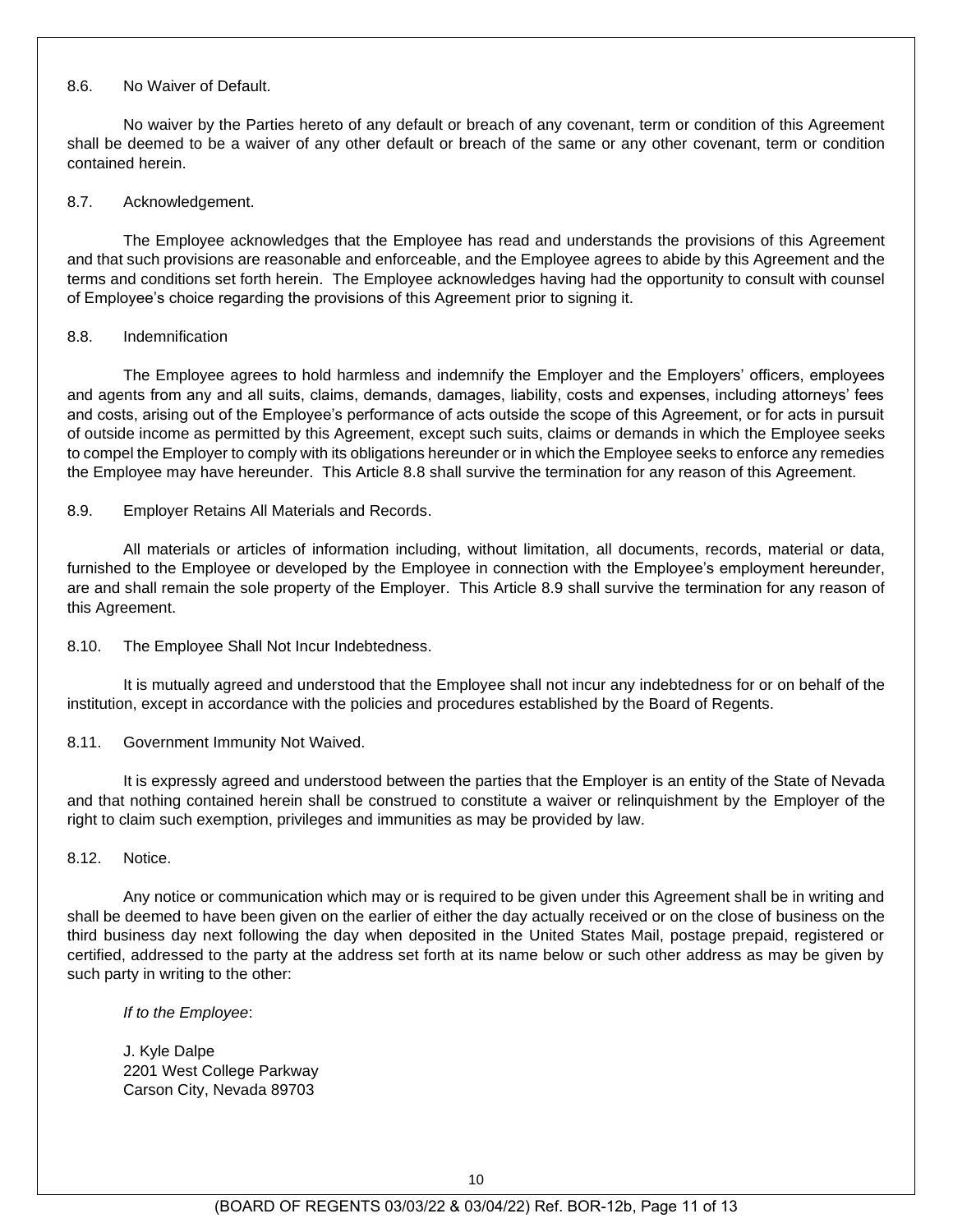*If to the Board of Regents*:

**Chancellor** 2601 Enterprise Road Reno, Nevada 89512

and

4300 Maryland Parkway Las Vegas, Nevada 89119

With a copy to:

Joe Reynolds, Chief General Counsel 2601 Enterprise Road Reno, Nevada 89512

and

Chief of Staffto the Board of Regents 4300 Maryland Parkway Las Vegas, Nevada 89119

8.13. Applicability of Nevada System of Higher Education Code.

Except as expressly stated herein, the provisions set forth in Title 2 of the Code, as may be amended from time to time during the Term, are incorporated in this Agreement. Any amendments to the Code after this Agreement is executed shall be incorporated into this Agreement and binding upon the Employee.

8.14. Force Majeure.

Neither party shall be considered in default in the performance of its obligations under this Agreement if such performance is prevented or delayed by Force Majeure. Force Majeure shall be understood to be any cause which is beyond the reasonable control of the party affected and which is forthwith, by notice from the party affected, brought to the attention of the other party, including but not limited to war, hostilities, revolution, civil commotion, strike, lockout, epidemic, pandemic, accident, fire, wind or flood or because of any law, order, proclamation, ruling, regulation or ordinance of any government or subdivision of government or because of any act of God.

8.15. Captions.

All captions in this Agreement are included for convenience only and do not constitute, nor are incorporated in, the terms and conditions of this Agreement.

# [SIGNATURE PAGE TO FOLLOW]